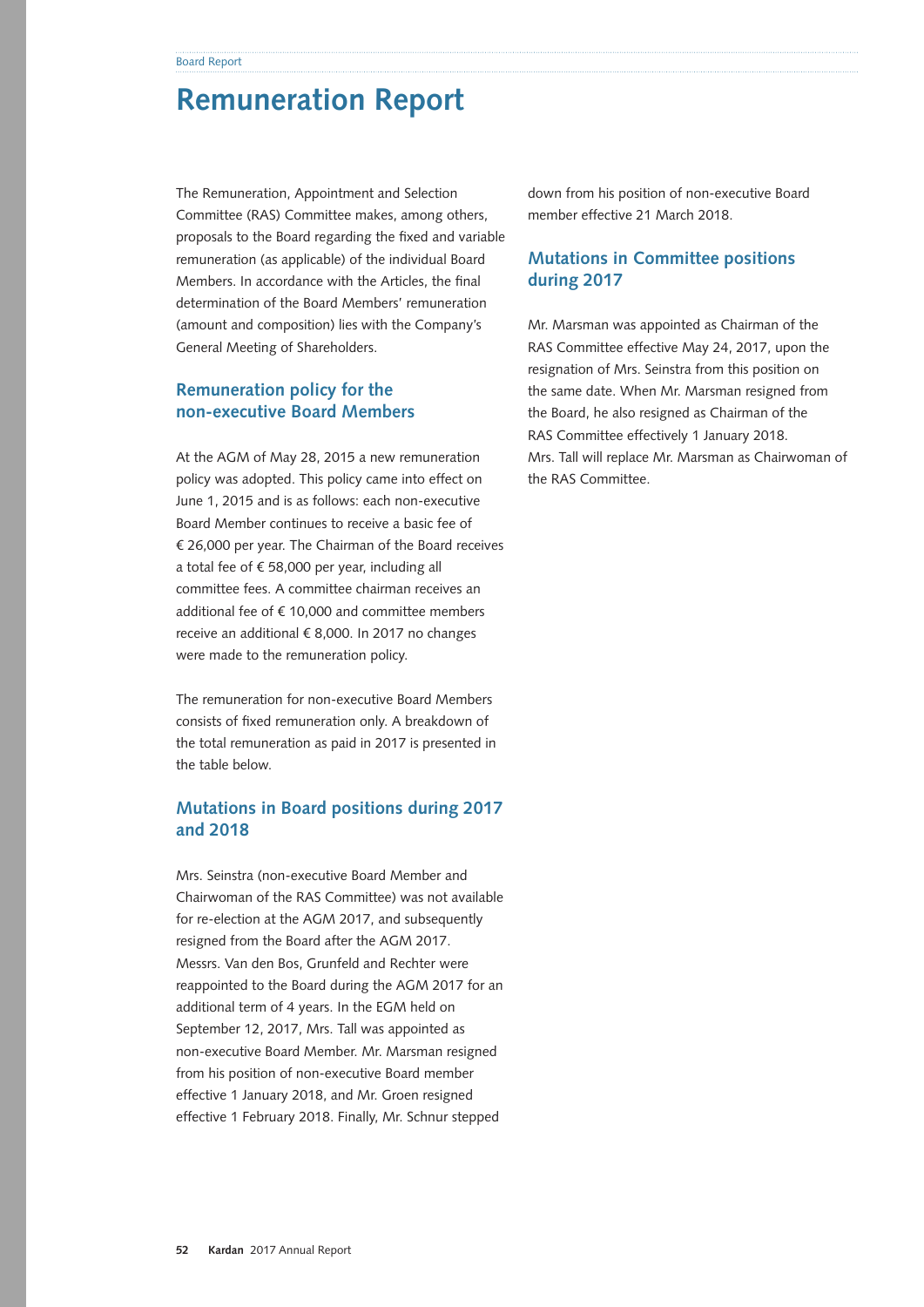| Non-executive Board Member 1,2 |                                                                                  | <b>Gross Remuneration</b><br>in 2017 in $\epsilon$ |
|--------------------------------|----------------------------------------------------------------------------------|----------------------------------------------------|
| Mr. P. Sheldon                 | Chairman of the Board; member of the Audit Committee                             |                                                    |
| Mr. C. van den Bos             | and of the RAS Committee<br>Vice-Chairman of the Board and Chairman of the Audit | 58,000                                             |
|                                | Committee                                                                        | 36,000                                             |
| Mr. M. Groen                   |                                                                                  | 26,000                                             |
| Mr. Y. Grunfeld <sup>2</sup>   |                                                                                  | 26,000                                             |
| Mr. B. Marsman                 | Chairman of the RAS Committee (from 24 May 2017)                                 |                                                    |
|                                | Member of the Audit Committee                                                    | 43,203                                             |
| Mr. E. Rechter <sup>2</sup>    |                                                                                  | 26,000                                             |
| Mr. A. Schnur <sup>2</sup>     |                                                                                  | 26,000                                             |
| Mrs. M. Seinstra               | Chairwoman of the RAS Committee (until 24 May 2017)                              | 14,340                                             |
| Mrs. C. Tall                   |                                                                                  | 7,772                                              |

1 Until the date of the 2017 annual report.

2 Pursuant to the Articles, Board Members receive indemnification for losses, damages and costs which they may incur as a result of a claim or proceedings related to the fulfillment of their duties as Board Members (willful misconduct and gross negligence excluded). The Company accordingly has entered into indemnity agreements with the Board Members and the members of the Executive Management. It is noted that any agreement with a Board Member who is also Holder of Control is only effective upon approval of the General Meeting of Shareholders. No indemnification was granted in 2017.

## **Remuneration of the CEO in 2017**

The remuneration of Mr. Hasson, CEO of Kardan, was approved by the shareholders during the AGM of 2016. The remuneration package entails an annual fixed remuneration, including allowances, a variable remuneration consisting of a discretionary bonus and a severance payment as further detailed below.

## **Fixed remuneration of the CEO**

The CEO is entitled to receive a fixed monthly remuneration consisting of a salary for management services provided by him in the Netherlands, and a fee for consultancy services primarily in respect of the activities and investments of the Kardan Group, related to its non-Dutch operations. In addition the CEO was entitled to customary social benefits in the Netherlands, car, cellular telephone, etc. The total annual fixed remuneration for 2017 is estimated at € 355,000.

## **Variable remuneration – short term**

The Board may decide, upon its sole discretion, to propose to grant the CEO a variable remuneration in the form of a bonus for each calendar year, based on his achievements during the relevant year and taking into account his total remuneration package. Proposals for his bonuses for 2016 and 2017, were submitted to the General Meeting for approval during the 2016 AGM. For the year 2017 the Board proposed a bonus of € 200,000 conditional upon the achievement of specific targets, principally in relation to the repayment of the maturities of existing outstanding debt due in February 2018. On 20 March, 2018, the Board concluded that since the Company was not able to make the contractual repayments in February 2018, the CEO would not be entitled to a bonus for the year 2017.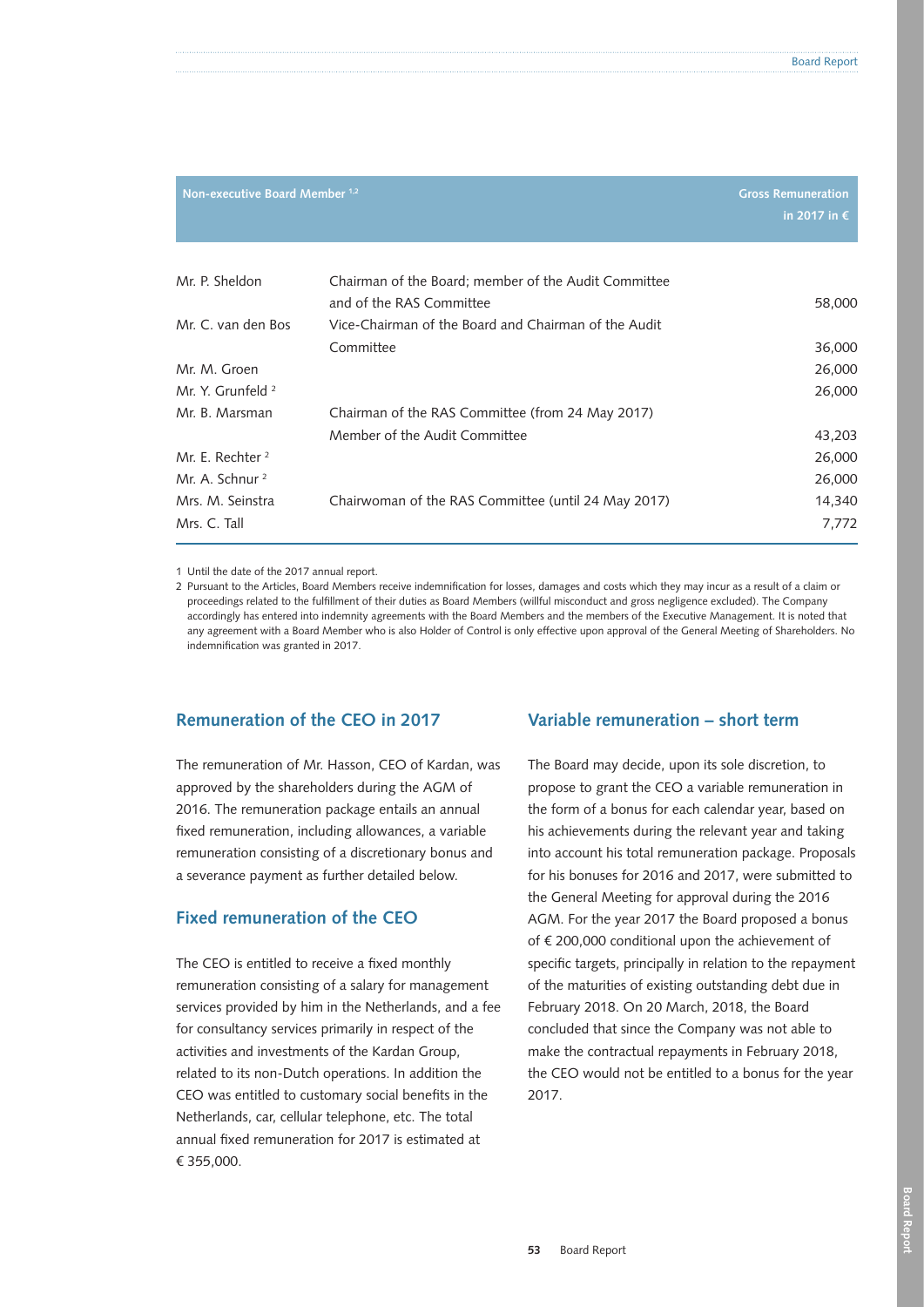#### **Severance Payment**

The agreement between Kardan and the CEO can be terminated by either party. Each party has to give a 6 months' notice (the 'Notice Period') of an intention to terminate the agreement. If the CEO gives such notice, at any time after December 31, 2016, he will only be entitled to receive payment during the period in which he rendered services to the Company during the Notice Period. Should the Board decide that the CEO's services are not required during the entire Notice Period, he would still be entitled to receive the full six months' payment. If the Company initiates the termination, the CEO will be entitled to receive a full payment during the Notice Period, even if he was requested not to render any services to the Company during the Notice Period.

No severance payment will be due in the event that the Company terminates the CEO's engagement for cause.

## **Total remuneration**

A breakdown of the total costs of the remuneration for the current CEO in 2017 is presented in the following table:

| <b>Element</b>                  | <b>Remuneration in 2017</b> |
|---------------------------------|-----------------------------|
| Base Remuneration (including    |                             |
| social benefits and allowances) | € 355,000                   |
| Allowances in kind              | company car, cell phone     |
| Annual Bonus                    | €∩                          |
| Pension                         | included in Base Fee        |
| Total                           |                             |
|                                 | € 355.000                   |

It is noted that the CEO has an incentive plan granted to him by TBIF in 2012 which was not affected by his appointment as CEO of the Company.

#### **Pay-ratio**

In line with the revised Dutch Corporate Governance Code, the internal ratio of the remuneration of directors of the Company and that of a representative reference group needs to be determined. For this ratio, Kardan deems most relevant the total remuneration<sup>3</sup> of the executive Board member compared to the total average remuneration of all the employees of Kardan in the Netherlands. For the CEO a ratio of 4 applies.

#### **Employee Options**

In 2017 no additional options to acquire shares in Kardan were granted and no existing options were exercised by employees. However, 150,000 options expired and the total number of options granted to senior employees is therefore 100,000 as at December 31, 2017.

For further details regarding share-based payments see Note 18 of the consolidated financial statements.

#### **Remuneration 2018**

During the 2016 Annual General Meeting of Shareholders, the shareholders approved the proposed remuneration for the CEO for the years 2016 and 2017. At the 2018 Annual General Meeting of Shareholders, it is the intention of the Board to propose an amendment to the remuneration package for Mr. A. Hasson for the years 2018.

The remuneration package for Mr. Hasson entails a yearly fixed remuneration and a variable remuneration, consisting of a discretionary bonus and a severance payment. The fixed remuneration of Mr. A. Hasson consists of a salary for management services provided by him in the Netherlands and a fee for consultancy services primarily in respect of the activities and investments of the Kardan Group, with respect to its non-Dutch operation and certain allowances

 3 The total remuneration is the Base Remuneration as specified in the table above.